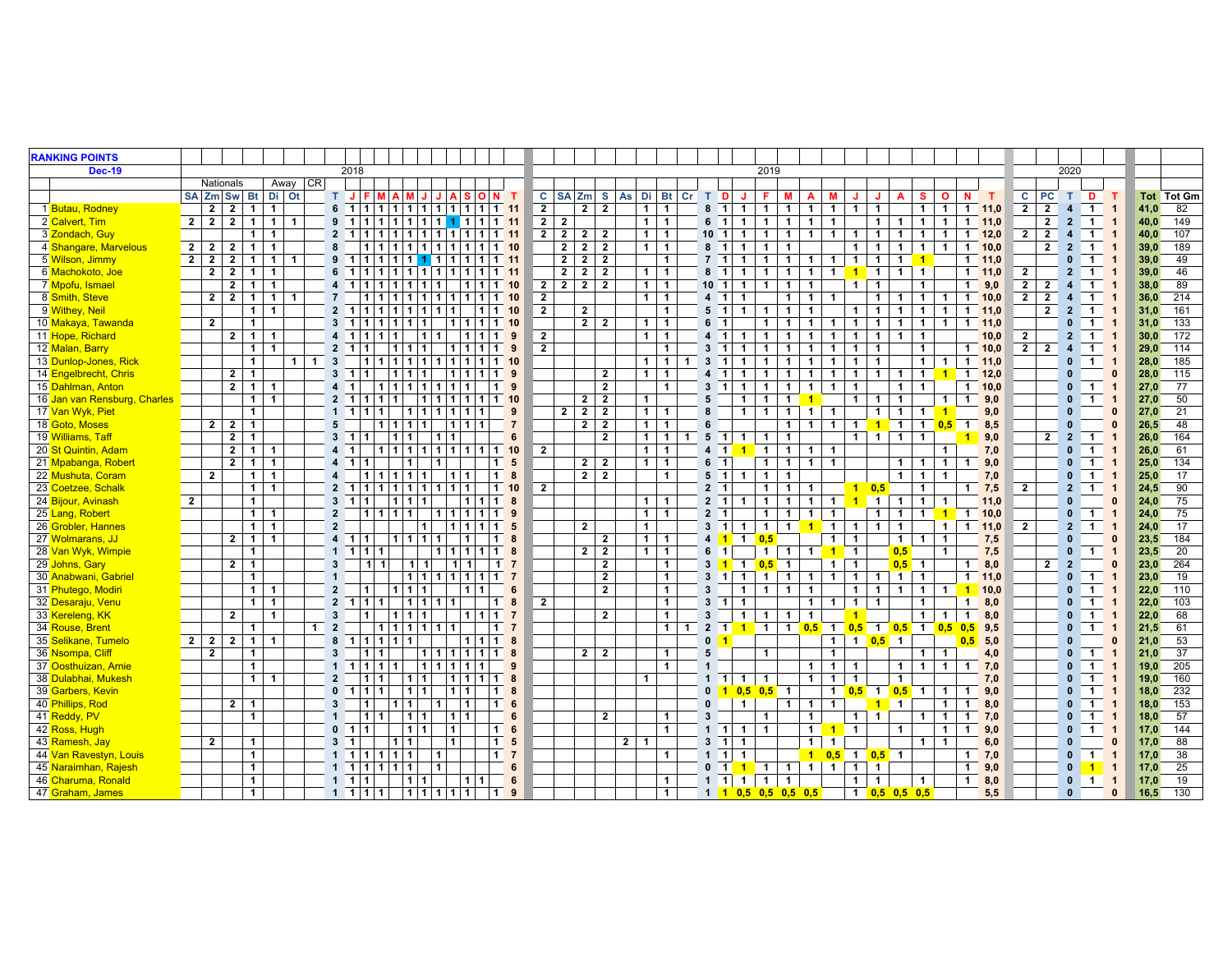| 48 Engelbrecht, Herman         |                |                | $\mathbf{1}$   |                |              |              | $\mathbf{1}$                   |                          |                   |                |                   |                 | 1   1   1   1 4            |                                     |                         |                |                |                |                | $\mathbf{1}$   |              | $1 \quad 1$         |                | $\mathbf{1}$         | $\mathbf{1}$        | $\overline{1}$<br>$\mathbf{1}$   | $\overline{1}$ | $\overline{\mathbf{1}}$ | $\mathbf{1}$         | $0,5$ 0,5 0,5  |                         | $\overline{\mathbf{1}}$          | 10,5 |                |                | $\mathbf{0}$   |                | $\mathbf{0}$            | 16,5 | 16  |
|--------------------------------|----------------|----------------|----------------|----------------|--------------|--------------|--------------------------------|--------------------------|-------------------|----------------|-------------------|-----------------|----------------------------|-------------------------------------|-------------------------|----------------|----------------|----------------|----------------|----------------|--------------|---------------------|----------------|----------------------|---------------------|----------------------------------|----------------|-------------------------|----------------------|----------------|-------------------------|----------------------------------|------|----------------|----------------|----------------|----------------|-------------------------|------|-----|
| 49 Mistry, Pravin              |                |                | $\mathbf{1}$   |                |              |              | $\mathbf{1}$                   |                          |                   |                | 11111111          |                 | $\mathbf{1}$               | 111                                 | 8                       |                |                |                |                |                |              | 0 <sub>1</sub>      |                | $\mathbf{1}$         | 1                   |                                  | $\mathbf{1}$   | $\overline{1}$          |                      |                |                         | $\mathbf{1}$<br>$\mathbf{1}$     | 7,0  |                |                | $\mathbf{0}$   |                | $\mathbf{0}$            | 16,0 | 203 |
| 50 Burnett, Trevor             |                |                | $\mathbf{1}$   |                |              | $\mathbf{1}$ | $\overline{2}$                 | $1111$                   |                   |                | $1 \vert$         |                 | 11                         |                                     | 6                       |                |                |                |                | $\mathbf{1}$   |              | $1 \quad 1$         |                | $\mathbf{1}$         | $\mathbf 1$         | $\mathbf{1}$                     |                | $\overline{1}$          |                      | $\mathbf{1}$   |                         | $\mathbf{1}$                     | 7,0  |                |                | $\mathbf{0}$   |                | $\bf{0}$                | 16,0 | 190 |
| 51 West, lan                   |                |                | $\mathbf{1}$   |                |              |              | $\mathbf{1}$                   |                          | 11111             |                |                   | 1111            |                            | $\mathbf{1}$                        | 8                       |                |                |                |                | $\mathbf{1}$   |              | $1 \quad 1$         |                | $\blacktriangleleft$ | $\mathbf{1}$        | $\overline{1}$                   |                | $\overline{1}$          |                      |                |                         | $\mathbf{1}$                     | 6,0  |                |                | $\mathbf{0}$   |                | $\Omega$                | 16,0 | 188 |
| $\overline{52}$ Jo, SY         |                |                | $\mathbf{1}$   |                |              |              |                                |                          | $1 \vert 1$       |                |                   | $1 \mid 1 \mid$ |                            | $\blacksquare$                      | $1 \quad 6$             |                |                |                |                | $\mathbf{1}$   |              | $1 \quad 1$         |                |                      | $\mathbf{1}$        | $\mathbf{1}$                     | $1$ 1          |                         |                      | $0,5$ 0,5      |                         | $\mathbf{1}$                     | 7,0  |                |                | $\mathbf{0}$   | $\mathbf{1}$   | $\mathbf{1}$            | 16,0 | 148 |
| 53 Denbury, Mike               |                |                | $\mathbf{1}$   |                |              |              |                                |                          | 111               |                | 11                | 1               | $\mathbf{1}$               |                                     | 5                       | $\overline{2}$ |                |                |                | $\mathbf{1}$   |              | 3                   |                | 1 <sup>1</sup>       | $\overline{1}$      |                                  | $0,5$ 0,5      |                         |                      |                |                         |                                  | 3,0  | $\overline{2}$ | $\vert$ 2      | $\overline{4}$ |                | $\mathbf{0}$            | 16,0 | 136 |
| 54 Neill Dave                  |                |                | $\mathbf{1}$   |                |              |              | $\mathbf{1}$<br>$\blacksquare$ |                          | $\overline{1}$    |                | 1111              |                 |                            | 1                                   | $\overline{7}$          |                |                |                |                |                |              | 0 <sub>1</sub>      |                |                      | $\mathbf{1}$        | $\overline{1}$                   |                | $1 \mid 1$              |                      | $\mathbf{1}$   |                         | $\mathbf{1}$                     | 7,0  |                |                | $\mathbf{0}$   | $\mathbf{1}$   | $\overline{1}$          | 16.0 | 78  |
| 55 Kadzirange, Kuda            |                |                |                |                |              |              | $\mathbf{0}$                   |                          |                   |                |                   |                 |                            | 1                                   | $\overline{1}$          |                |                | $\overline{2}$ |                | $1 \mid 1$     |              |                     |                | $\mathbf{1}$         | $\mathbf{1}$        | $\overline{1}$<br>$\mathbf{1}$   | $\mathbf{1}$   |                         |                      | $1 \quad 1$    | $\mathbf{1}$            | $\blacksquare$<br>$\overline{1}$ | 10.0 |                |                | $\mathbf{0}$   | 1              |                         | 16,0 | 12  |
| 56 Briscoe, James              |                |                |                | $\mathbf{1}$   |              |              | $\overline{1}$                 |                          |                   |                |                   | 11              | $\mathbf{1}$               | $\blacksquare$                      | $\overline{4}$          |                | $\overline{2}$ |                | 1 <sup>1</sup> | $\mathbf{1}$   |              | 4                   |                | $\mathbf{1}$         |                     | $\mathbf{1}$                     | $\overline{1}$ | $\overline{1}$          |                      |                | $\mathbf{1}$            | $\mathbf{1}$                     | 6,0  |                |                | $\mathbf{0}$   | $\mathbf{1}$   | $\overline{1}$          | 16,0 | 11  |
| 57 Egner, Tom                  |                |                |                |                |              |              |                                | $0 \t1 \t1 \t1$          |                   |                | 1 1               |                 | 1 1                        | $\mathbf{1}$                        | 8                       |                | $\overline{2}$ |                | $\mathbf{1}$   |                |              | 3<br>$\blacksquare$ |                |                      | $1$ 1               |                                  |                | 0,5                     |                      | $\mathbf{1}$   |                         |                                  | 4,5  |                |                | $\mathbf{0}$   |                | $\mathbf{0}$            | 15,5 | 140 |
| 58 Nortje, Hardus              |                |                |                |                |              |              | $\Omega$                       |                          |                   |                |                   |                 | $1 \vert 1$                |                                     | $1 \quad 3$             |                |                |                |                | $\mathbf{1}$   |              | $1 \quad 1$         |                | $\mathbf 1$          | $\mathbf{1}$        | $\mathbf{1}$<br>$\overline{1}$   |                |                         |                      | $1$ 1 0,5 1    |                         | $\overline{1}$<br>$\mathbf{1}$   | 10,5 |                |                | $\mathbf{0}$   | $\mathbf{1}$   | $\mathbf{1}$            | 15,5 | 15  |
| 59 <mark>Chansiku, Jons</mark> |                |                |                |                |              |              | $\mathbf{0}$                   | $\blacksquare$           | 1 1               |                |                   | $111$           | 111                        |                                     | $\overline{7}$          |                |                |                |                |                |              | $0-1$               |                |                      |                     | $0,5$ 0,5 0,5 0,5 1              |                |                         | $\mathbf{1}$         |                | $\mathbf{1}$            | 1                                | 7,0  |                |                | $\mathbf{0}$   | $\mathbf{1}$   | -1                      | 15,0 | 192 |
| 60 Chitate, Paul               |                | $2 \mid 2$     | $\mathbf{1}$   |                |              |              | 5                              | $\mathbf{1}$             |                   |                |                   |                 |                            | $\mathbf{1}$                        | $\overline{2}$          |                | $\overline{2}$ |                |                |                |              | $\overline{2}$      |                | $\mathbf{1}$         | $\mathbf{1}$        |                                  |                | $\overline{1}$          | $\mathbf 1$          | $\mathbf 1$    |                         | $\mathbf{1}$                     | 6,0  |                |                | $\mathbf{0}$   |                | $\mathbf{0}$            | 15.0 | 122 |
| 61 Evans, Robert               |                |                | $\mathbf{1}$   | $\mathbf{1}$   |              |              | $\overline{2}$                 | 1                        | $\mathbf 1$       |                | 1                 |                 |                            | $1 \vert 1 \vert$<br>$\mathbf{1}$   | $6\phantom{1}$          |                |                |                |                | $\mathbf{1}$   |              | $1 \quad 1$         |                | $\mathbf{1}$         |                     |                                  |                |                         | $\mathbf{1}$         | $\mathbf{1}$   |                         | $\overline{1}$<br>$\overline{1}$ | 6,0  |                |                | $\mathbf{0}$   |                | $\mathbf{0}$            | 15,0 | 78  |
| 62 Jayram, Laxman              |                |                | $\mathbf{1}$   |                |              |              | $\mathbf{1}$                   | 11111                    |                   |                |                   | $\mathbf{1}$    | $\mathbf{1}$               |                                     | 5                       |                |                |                |                |                |              | $0$ 1 1             |                |                      | $0,5$ 1             | $\mathbf{1}$                     |                | 1 $0,5$ 1               |                      |                |                         | $\mathbf 1$                      | 8,0  |                |                | $\mathbf{0}$   | $\mathbf{1}$   | -1                      | 15,0 | 34  |
| 63 LeGrange, Pieter            |                |                | $\mathbf{1}$   |                |              |              | $\mathbf{1}$                   |                          |                   |                | 11111111          |                 | $\mathbf{1}$               | $\blacksquare$                      | $\overline{7}$          |                |                |                |                | $\mathbf{1}$   |              | $1 \quad 1$         |                |                      | $\mathbf{1}$        | $\overline{1}$<br>$\mathbf{1}$   |                |                         |                      |                |                         | $\overline{1}$                   | 5,0  |                |                | $\mathbf{0}$   | $\mathbf{1}$   | $\overline{1}$          | 15.0 | 23  |
| 64 Engelbrecht, Garth          |                |                | $\mathbf{1}$   |                |              |              | $\mathbf{1}$                   |                          |                   |                |                   |                 | $1$   $1$   $\overline{1}$ | $\overline{1}$                      | $\overline{4}$          |                |                |                |                | $\mathbf{1}$   |              | $\overline{1}$      |                | $\mathbf{1}$         |                     | $\mathbf{1}$<br>$\mathbf{1}$     | $\mathbf{1}$   |                         | $\mathbf{1}$         | $\mathbf{1}$   | $\overline{\mathbf{1}}$ | $\mathbf{1}$                     | 8,0  |                |                | $\mathbf{0}$   | $\mathbf{1}$   | $\overline{1}$          | 15,0 | 13  |
| 65 Botes, Abe                  |                |                |                |                |              |              |                                | $0 \quad 1 \mid 1$       |                   | $\overline{1}$ |                   |                 |                            | $\blacksquare$                      | $\overline{4}$          |                |                |                |                | $\mathbf{1}$   | $\mathbf{1}$ | $\overline{2}$      |                | 1 <sup>1</sup>       | 111                 | $\mathbf{1}$                     | 1              | $\overline{\mathbf{1}}$ |                      | $\mathbf{1}$   | $\overline{1}$          |                                  | 8,0  |                |                | $\mathbf{0}$   |                | $\mathbf{0}$            | 14.0 | 134 |
| 66 Cunningham, Bob             | $\overline{2}$ |                | $\mathbf{1}$   |                |              |              | $\mathbf{3}$                   |                          |                   | 111            |                   |                 | 11111                      |                                     | 6                       |                |                |                |                | $\mathbf{1}$   |              | $\mathbf{1}$        |                |                      | $\mathbf{1}$        |                                  |                |                         | $1 \quad 1$          |                | $\mathbf{1}$            |                                  | 4,0  |                |                | $\mathbf{0}$   |                | $\Omega$                | 14,0 | 117 |
| 67 Smith, Mike                 |                |                |                |                |              |              | $\mathbf{0}$                   |                          | 111               |                | 111               |                 | $\mathbf{1}$               | $\mathbf{1}$                        | 6                       |                |                |                |                |                |              | 0 <sub>1</sub>      |                |                      | $\mathbf{1}$        | $\mathbf{1}$                     |                | $\mathbf{1}$            | $\mathbf{1}$         | $\mathbf{1}$   |                         | $\mathbf{1}$                     | 7,0  |                |                | $\mathbf{0}$   | $\mathbf{1}$   |                         | 14.0 | 98  |
| 68 <mark>Flanagan, Ryan</mark> |                |                | $\mathbf{1}$   |                |              |              | $\mathbf{1}$                   | $\mathbf{1}$             |                   | $\mathbf{1}$   |                   |                 | 1111                       |                                     | 6                       |                |                |                |                |                |              | $\mathbf{0}$        |                | $\mathbf{1}$         |                     | $\mathbf{1}$<br>$\overline{1}$   |                | $\overline{1}$          |                      | $\mathbf{1}$   |                         | $\mathbf{1}$                     | 6,0  |                |                | $\mathbf{0}$   | 1              |                         | 14,0 | 68  |
| 69 Smith, Jason                |                |                |                |                |              |              | $\mathbf{0}$                   | $\blacksquare$           | 1 1               |                |                   |                 | 11111                      | $\mathbf{1}$                        | 8                       |                |                |                | $\mathbf{1}$   |                |              | $1 \quad 1$         |                |                      |                     |                                  |                |                         | 1 <sup>1</sup>       | $\overline{1}$ |                         | $\mathbf{1}$                     | 4,0  |                |                | $\mathbf{0}$   | $\mathbf 1$    | $\mathbf{1}$            | 14,0 | 31  |
| 70 <mark>Van Zyl, Paul</mark>  |                |                |                | $\mathbf{1}$   |              |              |                                | $1 \ 1 \ 1 \ 1$          |                   |                | 1111              |                 |                            |                                     | 6                       |                |                |                |                |                |              | 0 <sub>1</sub>      |                |                      | 1                   |                                  | $\mathbf{1}$   |                         | $\mathbf 1$          | $\mathbf{1}$   |                         | $\overline{1}$                   | 6,0  |                |                | $\mathbf{0}$   | $\mathbf{1}$   | -1                      | 14,0 | 20  |
| 71 Van Dyk, De Vry             |                |                | $\blacksquare$ | $\overline{1}$ |              |              | $\overline{2}$                 |                          | $\mathbf{1}$      |                |                   |                 | 111                        |                                     | $\overline{\mathbf{3}}$ |                |                |                |                | $\mathbf{1}$   |              | $1 \quad 1$         |                |                      | $\mathbf{1}$        | $\mathbf{1}$                     |                | $\mathbf{1}$            | $\blacktriangleleft$ |                | $\overline{1}$          | $\overline{1}$                   | 7,0  |                |                | $\mathbf{0}$   | $\overline{1}$ | $\overline{1}$          | 14,0 | 16  |
| 72 Goveia, Zane                |                |                | 1              | $\overline{1}$ |              |              | $\overline{2}$                 | $\blacktriangleleft$     |                   |                | 1 <sup>1</sup>    | 111             | $\mathbf{1}$               |                                     | 5                       |                |                |                | $\mathbf{1}$   |                |              | $\overline{1}$      |                | $\mathbf{1}$         |                     | $\overline{1}$<br>$\overline{1}$ | $\blacksquare$ | $\overline{1}$          |                      | 0.5            |                         | 0.5                              | 6,0  |                |                | $\mathbf{0}$   |                | $\Omega$                | 14.0 | 15  |
| 73 Sekgorororoane, Billy       |                |                | $\mathbf{1}$   |                |              |              | $1 \quad 1$                    |                          | $\mathbf{1}$      |                | 11111             |                 |                            | $\overline{1}$                      | $\overline{7}$          |                |                |                |                |                |              | $\Omega$            |                |                      |                     | $\mathbf{1}$                     | $\mathbf{1}$   | $\overline{1}$          | $\mathbf{1}$         |                | $\mathbf{1}$            | $\mathbf{1}$                     | 6,0  |                |                | $\mathbf{0}$   |                | $\Omega$                | 14,0 | 15  |
| 74 <mark>Van Dyk, Harry</mark> |                |                | 1              | $\overline{1}$ |              |              | $\overline{2}$                 |                          | $\mathbf{1}$      |                |                   |                 | 111                        |                                     | 3                       |                |                |                |                | $\mathbf{1}$   |              | $1 \quad 1$         |                | $\overline{1}$       | $\mathbf{1}$        | $\mathbf{1}$                     | $\mathbf{1}$   |                         | $\blacktriangleleft$ |                | $\mathbf{1}$            | $\mathbf{1}$                     | 8,0  |                |                | $\mathbf{0}$   |                | $\Omega$                | 14.0 | 14  |
| 75 Hai, XU                     |                |                |                |                |              |              | $\Omega$                       |                          |                   |                |                   |                 |                            | $\mathbf{1}$                        | $\overline{1}$          |                |                |                |                | $\mathbf{1}$   |              | $1\vert 1$          |                | $\mathbf{1}$         | $\mathbf{1}$        | $\mathbf{1}$<br>$\mathbf{1}$     | $\overline{1}$ | $\mathbf{1}$            |                      | 1              | $\overline{1}$          | $\overline{1}$<br>$\mathbf{1}$   | 11,0 |                |                | $\mathbf{0}$   | $\mathbf{1}$   | $\mathbf{1}$            | 14,0 | 13  |
| 76 Denyer, Chippy              |                |                |                |                |              |              | $\mathbf{0}$                   | 111                      |                   | $\mathbf{1}$   |                   |                 | 11                         | $\mathbf{1}$                        | 6                       |                |                |                |                |                |              | $\mathbf{0}$        | $\blacksquare$ |                      | 1<br>$\overline{1}$ |                                  |                | $\mathbf{1}$            |                      | $\mathbf{1}$   | $\overline{1}$          | $\mathbf{1}$                     | 7,0  |                |                | $\mathbf{0}$   |                | $\Omega$                | 13,0 | 69  |
| 77 DeKlerk, Martin             |                |                | $\mathbf{1}$   |                |              |              |                                | $\mathbf{1}$             |                   |                | $111$             |                 | $\overline{1}$             | $\blacksquare$                      | $5\phantom{.0}$         |                |                |                |                |                |              | $0$ 1 1             |                |                      | $\mathbf{1}$        | $\mathbf{1}$<br>$\overline{1}$   |                | $\mathbf{1}$            | $\overline{1}$       |                |                         |                                  | 7,0  |                |                | $\mathbf{0}$   |                | $\Omega$                | 13,0 | 21  |
| 78 Swift, Rob                  |                | $\overline{2}$ | $\mathbf{1}$   |                |              |              |                                | $3 \mid 1 \mid 1 \mid 1$ |                   |                | $\vert$ 1         |                 | $\mathbf{1}$               | $\mathbf{1}$                        | 6                       |                |                |                |                |                |              | $\mathbf{0}$        | $\overline{1}$ |                      | $1$ 1               |                                  |                | 0,5                     |                      |                |                         |                                  | 3,5  |                |                | $\mathbf{0}$   |                | $\Omega$                | 12.5 | 128 |
| 79 Cloete, Graham              |                |                | $\mathbf{1}$   |                |              |              | $1 \quad 1$                    |                          |                   | 1 1            |                   |                 | $\mathbf{1}$               | $\mathbf{1}$                        | $5\phantom{.0}$         |                |                |                |                |                |              | $0$ 1 1             |                |                      |                     | 0,5                              |                |                         |                      | 1 $0,5$        |                         | $0,5$ 1                          | 5,5  |                |                | $\mathbf{0}$   | $\mathbf{1}$   |                         | 12,5 | 31  |
| 80 Motsepe, Newman             |                |                |                |                |              |              | $\mathbf{0}$                   |                          | $\mathbf{1}$      |                |                   |                 | 111111                     | $\blacksquare$                      | $\overline{7}$          |                |                |                |                |                |              | 0 <sub>1</sub>      |                |                      |                     | $\blacksquare$                   |                | $\overline{1}$          |                      |                |                         |                                  | 3,0  |                | $\overline{2}$ | $\overline{2}$ |                | $\Omega$                | 12,0 | 162 |
| 81 <mark>Storm, Jaap</mark>    |                |                |                |                | $\mathbf{1}$ |              | $\overline{1}$                 |                          |                   |                | 1 1 1 1 1         |                 |                            | 1 <sup>1</sup>                      | 6                       |                |                |                |                | $\mathbf{1}$   |              | $\overline{1}$      |                |                      |                     | $\mathbf{1}$                     |                | $\overline{1}$          |                      |                |                         |                                  | 2,0  |                | $\overline{2}$ | $\overline{2}$ |                | $\mathbf{0}$            | 12,0 | 156 |
| 82 Van Zyl, Charl              |                |                |                |                |              |              |                                | $0 \quad 1 \quad 1$      |                   | 111            |                   |                 | $\mathbf{1}$               |                                     | 5                       |                |                |                |                |                |              | $\mathbf{0}$        |                | $\mathbf 1$          | $\overline{1}$      | $\overline{1}$                   | 1 <sup>1</sup> | $\overline{\mathbf{1}}$ |                      |                | $\mathbf{1}$            |                                  | 6,0  |                |                | $\mathbf{0}$   | $\overline{1}$ | $\overline{1}$          | 12,0 | 81  |
| 83 Huntingford, Marshall       |                |                | $\mathbf{1}$   |                |              |              | $\overline{1}$                 |                          | $1 \vert 1$       |                | $\overline{1}$    |                 | 1111                       |                                     | 6                       |                |                |                |                | $\mathbf{1}$   |              | $\overline{1}$      |                |                      |                     |                                  |                | $\mathbf{1}$            | $\mathbf{1}$         | $\mathbf{1}$   | $\overline{1}$          |                                  | 4,0  |                |                | $\mathbf{0}$   |                | $\Omega$                | 12,0 | 62  |
| 84 Sentle, Begman              |                |                |                |                |              |              | $\mathbf{0}$                   |                          | $\mathbf{1}$      |                |                   |                 | 11111111                   | $\blacksquare$                      | $\overline{7}$          |                |                |                |                |                |              | $\mathbf{0}$        |                |                      | 0,5                 |                                  | 0,5            |                         |                      | 1              | $\overline{1}$          | $\mathbf{1}$                     | 5,0  |                |                | $\mathbf{0}$   |                | $\Omega$                | 12,0 | 38  |
| 85 Wessels, Killian            |                |                | $\mathbf{1}$   |                |              |              | $\overline{1}$                 |                          |                   |                |                   |                 | $\mathbf{1}$               | $\blacksquare$                      | $\overline{2}$          |                |                |                | 1 <sup>1</sup> | $\overline{1}$ |              | $\overline{2}$      |                | $\mathbf{1}$         | $\mathbf{1}$        | $\mathbf{1}$                     |                | $1 \vert 1$             |                      | $\mathbf{1}$   |                         |                                  | 6,0  |                |                | $\mathbf{0}$   | $\mathbf{1}$   | $\overline{\mathbf{1}}$ | 12.0 | 23  |
| 86 Schlebusch, Paul            |                |                | 1 <sup>1</sup> | $\mathbf{1}$   |              |              | $\overline{2}$                 |                          |                   | 1 1            |                   | $\mathbf{1}$    | $\mathbf{1}$               | $\blacksquare$                      | $\sqrt{5}$              |                |                |                | $\mathbf{1}$   |                |              | -1                  |                | 1                    |                     | $\mathbf{1}$                     | $\overline{1}$ |                         | $\mathbf{1}$         |                |                         |                                  | 4,0  |                |                | $\mathbf{0}$   |                | $\mathbf{0}$            | 12,0 | 16  |
| 87 Kelly, Sandy                |                |                |                |                |              |              | $\mathbf{0}$<br>$\blacksquare$ |                          |                   |                | $1 \mid 1 \mid 1$ |                 | $\overline{1}$             |                                     | 5                       |                |                |                |                |                |              | $\mathbf{0}$        | $\blacksquare$ |                      | 1                   | $\overline{1}$                   |                |                         | $\overline{1}$       |                |                         | $\mathbf 1$                      | 6,0  |                |                | $\mathbf{0}$   |                | $\Omega$                | 11,0 | 145 |
| 88 Augustyn, Frikkie           |                |                |                |                |              |              | $\mathbf{0}$                   | $\mathbf{1}$             |                   |                | 1 1 1 1           |                 |                            |                                     | 6                       |                |                |                |                |                |              | $\Omega$            |                | $\mathbf{1}$         |                     |                                  | 1 <sup>1</sup> | $\blacksquare$          | $\blacktriangleleft$ |                |                         | $\mathbf{1}$                     | 5,0  |                |                | $\mathbf{0}$   |                | $\Omega$                | 11,0 | 110 |
| 89 Reddy, Ooma                 |                |                | 1 <sup>1</sup> | $\overline{1}$ |              |              | $\overline{2}$                 |                          |                   |                | 111111111         |                 | $\overline{1}$             |                                     | $\overline{7}$          |                |                |                |                |                |              | 0 <sub>1</sub>      |                |                      | $\mathbf{1}$        |                                  |                |                         |                      |                |                         |                                  | 2,0  |                |                | $\mathbf{0}$   |                | $\Omega$                | 11.0 | 102 |
| 90 <mark>Iyer, Venkit</mark>   |                |                | $\mathbf{1}$   |                |              |              | $\mathbf{1}$                   |                          | $1 \vert 1 \vert$ |                | 11111             |                 | 111                        |                                     | $\overline{7}$          |                |                |                |                | $\mathbf{1}$   |              | $1 \quad 1$         |                |                      |                     |                                  |                | $\overline{1}$          |                      |                |                         |                                  | 2,0  |                |                | $\mathbf{0}$   |                | $\mathbf{0}$            | 11.0 | 32  |
| 91 Fourie, Louis               |                |                |                |                |              |              | $\mathbf 0$<br>$\blacksquare$  |                          |                   |                |                   |                 | $\mathbf{1}$               | 1  <br>$\mathbf{1}$                 | $\overline{4}$          |                |                |                |                | $\mathbf{1}$   |              | $1 \quad 1$         |                |                      | $\mathbf{1}$        | $\mathbf{1}$                     |                |                         |                      | $1 \mid 1$     |                         | $\sqrt{1}$                       | 6,0  |                |                | $\mathbf{0}$   |                | $\mathbf{0}$            | 11,0 | 29  |
| 92 Cloete, Louis               |                |                | $\mathbf{1}$   |                |              |              | $\mathbf{1}$                   |                          | 111               |                |                   | 1 <sup>1</sup>  | $\mathbf{1}$               |                                     | $\overline{4}$          |                |                |                |                | $\mathbf{1}$   |              | $\overline{1}$      |                | $\mathbf{1}$         |                     | $\mathbf{1}$                     |                |                         | $\mathbf{1}$         |                |                         | $\mathbf{1}$                     | 4,0  |                |                | $\mathbf{0}$   | $\blacksquare$ | $\overline{\mathbf{1}}$ | 11.0 | 11  |
| 93 <mark>Erasmus, Jaco</mark>  |                |                |                |                |              |              | $\mathbf{0}$                   |                          |                   |                |                   |                 |                            | 1 <sup>1</sup>                      | $\overline{1}$          |                |                |                |                | $\mathbf{1}$   |              | $\mathbf{1}$        |                | $\mathbf{1}$         | 1                   | $\mathbf{1}$<br>$\mathbf{1}$     |                | $\mathbf{1}$            |                      | $\mathbf{1}$   |                         | $\overline{1}$<br>$\mathbf{1}$   | 8,0  |                |                | $\mathbf{0}$   | $\mathbf{1}$   | $\overline{1}$          | 11,0 | 10  |
| 94 Lees, Kevin                 |                |                |                |                |              |              | $\mathbf{0}$                   |                          |                   |                |                   |                 | $\overline{1}$             | $\vert$ 1 $\vert$<br>$\blacksquare$ | $\overline{\mathbf{3}}$ |                |                |                |                | $\mathbf{1}$   |              | $\overline{1}$      |                | $\mathbf{1}$         |                     | $\mathbf 1$                      | $\overline{1}$ | $\overline{1}$          | $\mathbf{1}$         |                |                         | $\overline{1}$<br>$\overline{1}$ | 7,0  |                |                | $\mathbf{0}$   |                | $\Omega$                | 11,0 | 10  |
| 95 Nsumiwa, Bongani            |                |                | $\mathbf{1}$   |                |              |              | $\overline{1}$                 |                          |                   |                |                   | $1 \mid 1 \mid$ |                            | $\mathbf{1}$                        | $\mathbf{3}$            |                |                |                |                | $\mathbf{1}$   |              | $1 \quad 1$         |                | $\overline{1}$       |                     | $\mathbf{1}$                     | $\overline{1}$ |                         |                      | $\mathbf{1}$   |                         |                                  | 5,0  |                |                | $\mathbf{0}$   | $\mathbf 1$    | $\overline{1}$          | 11.0 | 9   |
| 96 <mark>Lunga, Roy</mark>     |                |                |                |                |              |              | $\Omega$                       |                          |                   |                |                   |                 |                            |                                     | $\mathbf{0}$            |                |                |                |                | $\mathbf{1}$   |              | $1 \quad 1$         |                |                      | $\mathbf{1}$        | $\overline{1}$                   | $\mathbf{1}$   | $\overline{1}$          |                      | $1$ 1 1        |                         |                                  | 8,0  |                |                | $\mathbf{0}$   | $\mathbf{1}$   |                         | 10.0 | 61  |
| 97 Siwela, Musa                |                |                |                |                |              |              |                                | $0 \t11$                 |                   |                | 1111              |                 | 1                          | $\blacksquare$                      | $\overline{7}$          |                |                |                |                |                |              | $\mathbf{0}$        |                |                      |                     | $\mathbf{1}$<br>$\blacksquare$   | $\blacksquare$ |                         |                      |                |                         |                                  | 3,0  |                |                | $\mathbf{0}$   |                | $\mathbf{0}$            | 10,0 | 35  |
| 98 Cookson, Michael            |                |                | $2 \mid 1$     |                |              |              | $3 \quad 1$                    |                          |                   | $\vert$ 1      | $\vert$ 1         |                 | 1 1                        |                                     | 5                       |                |                |                |                |                |              | 0 <sub>1</sub>      |                |                      |                     |                                  |                | $\overline{1}$          |                      |                |                         |                                  | 2,0  |                |                | $\mathbf{0}$   |                | $\mathbf{0}$            | 10,0 | 18  |